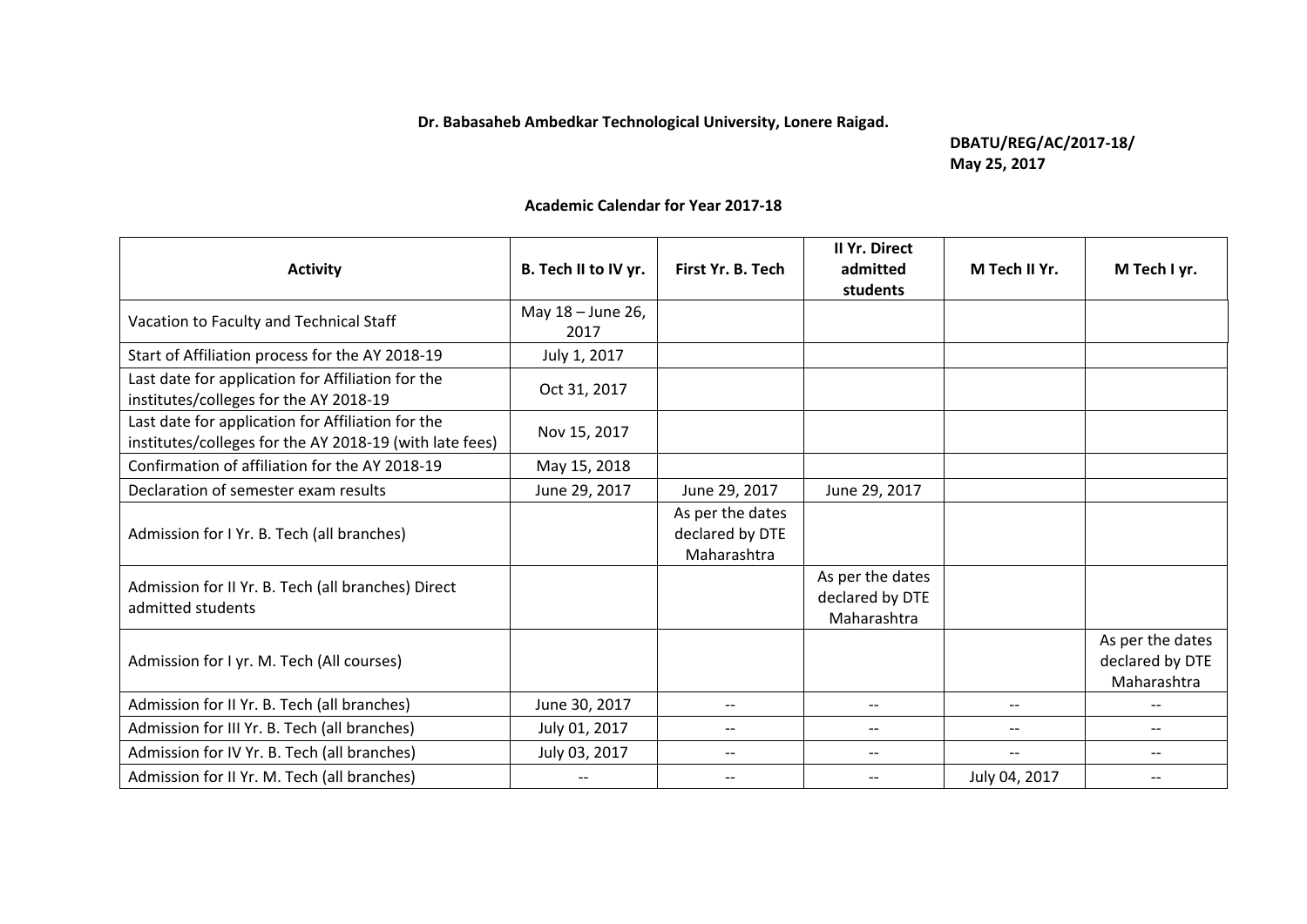| <b>Commencement of Classes</b>                                                                                                                                                                | July 01, 2017              | August 01, 2017* | As per the dates<br>declared by DTE<br>Maharashtra | June 01, 2017              | August 01, 2017* |  |
|-----------------------------------------------------------------------------------------------------------------------------------------------------------------------------------------------|----------------------------|------------------|----------------------------------------------------|----------------------------|------------------|--|
| Last date for Enrolment                                                                                                                                                                       | $\overline{\phantom{a}}$   | Sept 15, 2017    | Sept 22, 2017                                      | $- -$                      | Sept 15, 2017    |  |
| Last date for Enrolment with late fees                                                                                                                                                        | $- -$                      | Sept 29, 2017    | Sept 29, 2017                                      | $-$                        | Sept 29, 2017    |  |
| Remedial Examinations (B. Tech I yr./M. Tech)                                                                                                                                                 | July 26-August 02,<br>2017 |                  |                                                    | July 26-August<br>02, 2017 |                  |  |
| First Periodic Test (B. Tech: III & IV Yr.)                                                                                                                                                   | August 16 - 19,<br>2017    |                  |                                                    |                            |                  |  |
| <b>Internal Academic Monitoring</b>                                                                                                                                                           | Sept 11-16, 2017           | Sept 11-16, 2017 | Sept 11-16, 2017                                   | Sept 11-16, 2017           | Sept 11-16, 2017 |  |
| Last date for submitting semester exam forms                                                                                                                                                  | Sept 29, 2017              | Oct 04, 2017     | Sept 29, 2017                                      | Sept 29, 2017              | Oct 04, 2017     |  |
| Last date for submitting semester exam forms with<br>late fees                                                                                                                                | Oct 06, 2017               | Oct 13, 2017     | Oct 06, 2017                                       | Oct 06, 2017               | Oct 13, 2017     |  |
| Last date for submitting semester exam forms with<br>super penalty                                                                                                                            | Oct 13, 2017               | Nov 23, 2017     | Oct 13, 2017                                       | Oct 13, 2017               | Nov 23, 2017     |  |
| Second Periodic Test (B. Tech: III & IV Yr.)<br>Mid-Semester Exam (B. Tech: I & II Yr.)                                                                                                       | Oct 3-5, 2017              | Oct 3-5, 2017    | Oct 3-5, 2017                                      | Oct 3-5, 2017              | Oct 3-5, 2017    |  |
| Last date for submitting Mid-Semester exam marks                                                                                                                                              | Oct 15, 2017               | Oct 15, 2017     | Oct 15, 2017                                       | Oct 15, 2017               | Oct 15, 2017     |  |
| <b>External Academic Monitoring</b>                                                                                                                                                           | Oct 9-13, 2017             | Oct 9-13, 2017   | Oct 9-13, 2017                                     | Oct 9-13, 2017             | Oct 9-13, 2017   |  |
| Last date of submitting internal assessment marks                                                                                                                                             | Oct 27, 2017               | Nov 30, 2017     | Oct 27, 2017                                       | Oct 27, 2017               | Nov 30, 2017     |  |
| End of Classes                                                                                                                                                                                | Oct 27, 2017               | Nov 30, 2017     | Oct 27, 2017                                       | Oct 27, 2017               | Nov 30, 2017     |  |
| Conduct of Practical Exam (I yr. and II Year B. Tech)<br>Submission of Lab course marks for III/IV Yr. B. Tech)<br>Conduct of Project stage-1 exam and seminar exams<br>for B Tech and M Tech | Oct 30 - Nov 03,<br>2017   | Dec 02-08, 2017  | Oct 30 - Nov 03,<br>2017                           | Oct 30 - Nov 03,<br>2017   | Dec 02-08, 2017  |  |
| Convocation                                                                                                                                                                                   | Nov 18, 2017               |                  |                                                    |                            |                  |  |
| <b>Semester Examinations</b>                                                                                                                                                                  | Nov 06-29, 2017            | Dec 11-22, 2017  | Nov 06-29, 2017                                    | Nov 06-29, 2017            | Dec 11-22, 2017  |  |
| Vacation to Faculty & Technical Staff                                                                                                                                                         | Dec 1-20, 2017**           |                  |                                                    |                            |                  |  |
| Commencement of Classes for the Next Semester                                                                                                                                                 | Dec 26, 2017               | Dec 26, 2017     | Dec 26, 2017                                       | Dec 26, 2017               | Dec 26, 2017     |  |
| Declaration of semester examination Results                                                                                                                                                   | Jan13, 2018                | Feb 06, 2018     | Jan13, 2018                                        | Jan13, 2018                | Feb 06, 2018     |  |
| First Periodic Test (B. Tech: III & IV Yr.)                                                                                                                                                   | Feb 1-3, 2018              |                  |                                                    |                            |                  |  |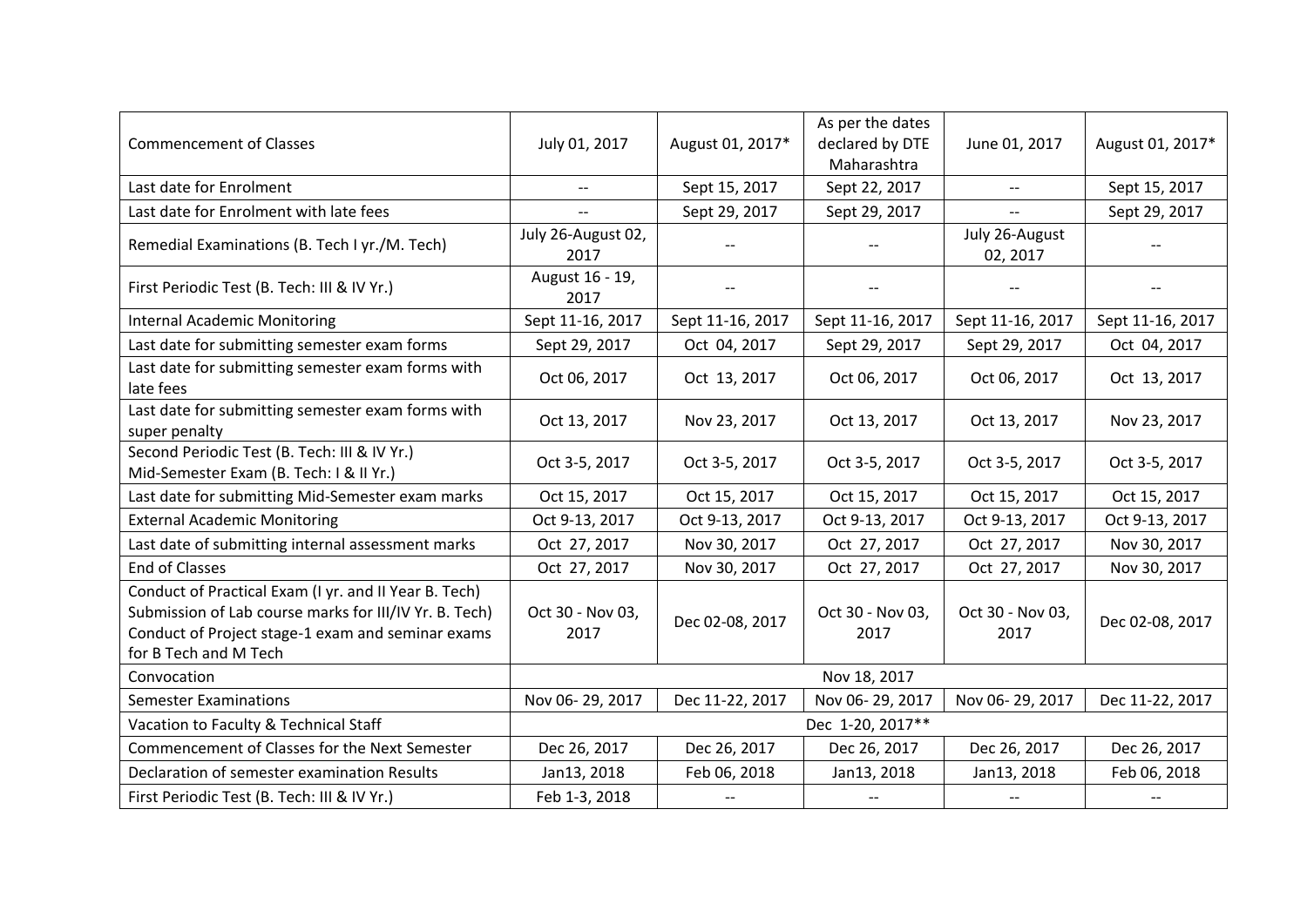| <b>Internal Academic Monitoring</b>                                                                                                                                               | Feb 05-09, 2018            |                        |                                                    |                   |                           |  |  |
|-----------------------------------------------------------------------------------------------------------------------------------------------------------------------------------|----------------------------|------------------------|----------------------------------------------------|-------------------|---------------------------|--|--|
| Remedial Examinations (B. Tech I & II yr./M. Tech)                                                                                                                                | Feb 14 - 23, 2018          | March 06 - 13,<br>2018 | Feb 14 - 23, 2018                                  | Feb 14 - 23, 2018 | March $06 - 13$ ,<br>2018 |  |  |
| Second Periodic Test (B. Tech: III & IV Yr.)<br>Mid-Semester Exam (B. Tech: I & II Yr.)                                                                                           | March 1-5, 2018            |                        |                                                    |                   |                           |  |  |
| Last date for submitting Mid-Semester exam marks                                                                                                                                  | March 13, 2018             |                        |                                                    |                   |                           |  |  |
| <b>External Academic Monitoring</b>                                                                                                                                               | March 19-23, 2018          |                        |                                                    |                   |                           |  |  |
| Last date for submitting semester exam forms                                                                                                                                      | March 17, 2018             |                        |                                                    |                   |                           |  |  |
| Last date for submitting semester exam forms with<br>late fees                                                                                                                    | March 23, 2018             |                        |                                                    |                   |                           |  |  |
| Last date for submitting semester exam forms with<br>super penalty                                                                                                                | March 31, 2018             |                        |                                                    |                   |                           |  |  |
| Last date of submitting internal assessment marks                                                                                                                                 | April 13, 2018             |                        |                                                    |                   |                           |  |  |
| <b>End of Classes</b>                                                                                                                                                             | April 13, 2018             |                        |                                                    |                   |                           |  |  |
| Conduct of Practical Exam (I yr. and II Year B. Tech)<br>Submission of Lab course marks for III/IV Yr. B. Tech)<br>Conduct of Project exam B Tech and seminar exams<br>for M Tech | April 16-21, 2018          |                        |                                                    |                   |                           |  |  |
| <b>Semester Examinations</b>                                                                                                                                                      | April 23 - May 19, 2017    |                        |                                                    |                   |                           |  |  |
| Vacation to Faculty & Technical Staff                                                                                                                                             | May 18 - June 26, 2018**   |                        |                                                    |                   |                           |  |  |
| Commencement of Classes for the Next Semester                                                                                                                                     | July 1, 2018               | August 01, 2018*       | As per the dates<br>declared by DTE<br>Maharashtra | June 01, 2018     | August 01, 2018*          |  |  |
| Declaration of semester examination Results                                                                                                                                       | On or before July 03, 2018 |                        |                                                    |                   |                           |  |  |

\*Dates may vary as per the schedule to be declared by DTE Maharashtra

\*\*Faculty and staff members eligible for vacation should proceed to vacation after due permission from the concerned reporting officer.

# Respective classes will remain suspended during the admission schedule.